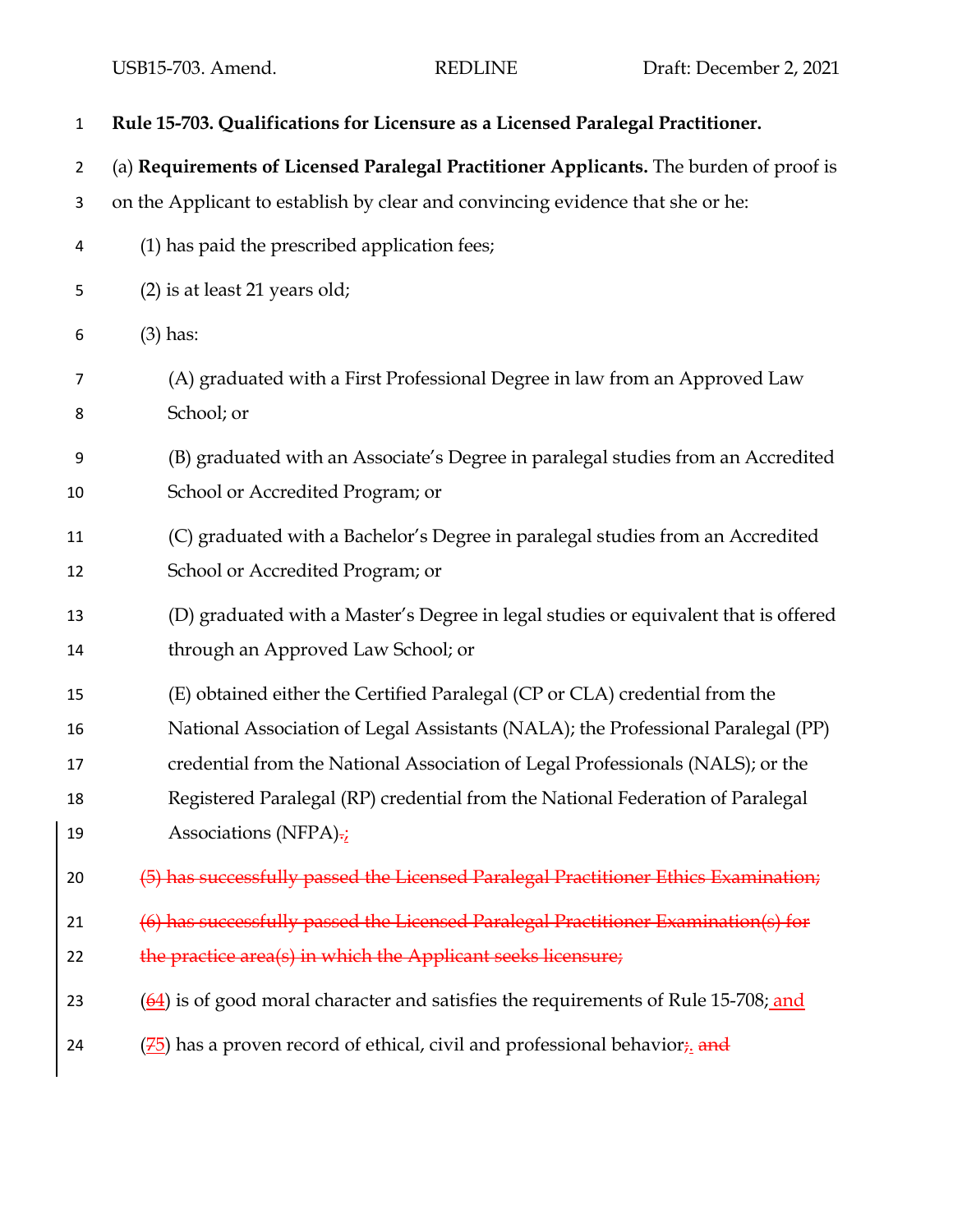| 25 | (9) complies with the provisions of Rule 15-716 concerning licensing and enrollment           |
|----|-----------------------------------------------------------------------------------------------|
| 26 | fees.                                                                                         |
| 27 | (4) if the applicant does not have a First Professional Degree from an Approved Law           |
| 28 | School, the applicant must have 1500 hours of Substantive Law-Related Experience              |
| 29 | within the last 3 years, including 500 hours of Substantive Law-Related Experience in         |
| 30 | temporary separation, divorce, parentage, cohabitant abuse, civil stalking, custody and       |
| 31 | support, and name change if the Applicant is to be licensed in that area, or 100 hours of     |
| 32 | Substantive Law-Related Experience in forcible entry and detainer or debt collection if       |
| 33 | the Applicant is to be licensed in those areas.                                               |
| 34 | (b) <b>Specialized Course of Instruction requirement</b> . If the Applicant has not graduated |
| 35 | with a First Professional Degree in law from an approved law school, the Applicant            |
| 36 | must take a Specialized Course of Instruction, as defined in Rule 15-701, in:                 |
| 37 | (1) have taken a specialized course of instruction approved by the Board in                   |
| 38 | professional ethics for Licensed Paralegal Practitioners; and                                 |
| 39 | (2) have taken a specialized course of instruction approved by the Board in each              |
| 40 | specialty subject area in for which the Applicant seeks to be licensed.                       |
| 41 | (c) Substantive Law-Related Experience requirement. An Applicant must have 1500               |
| 42 | hours of Substantive Law-Related Experience, as defined in Rule 15-701, within the last       |
| 43 | 3 years, including 500 hours of Substantive Law-Related Experience in temporary               |
| 44 | separation, divorce, parentage, cohabitant abuse, civil stalking, custody and support,        |
| 45 | name or gender change, and petitions to recognize a relationship as a marriage if the         |
| 46 | Applicant is to be licensed in that area, or 100 hours of Substantive Law-Related             |
| 47 | Experience in forcible entry and detainer or debt collection if the Applicant is to be        |
| 48 | licensed in those areas. Except as provided in paragraph (d), the Substantive Law-            |
| 49 | Related Experience must have been supervised by a lawyer licensed in any state or a           |
| 50 | Utah Licensed Paralegal Practitioner.                                                         |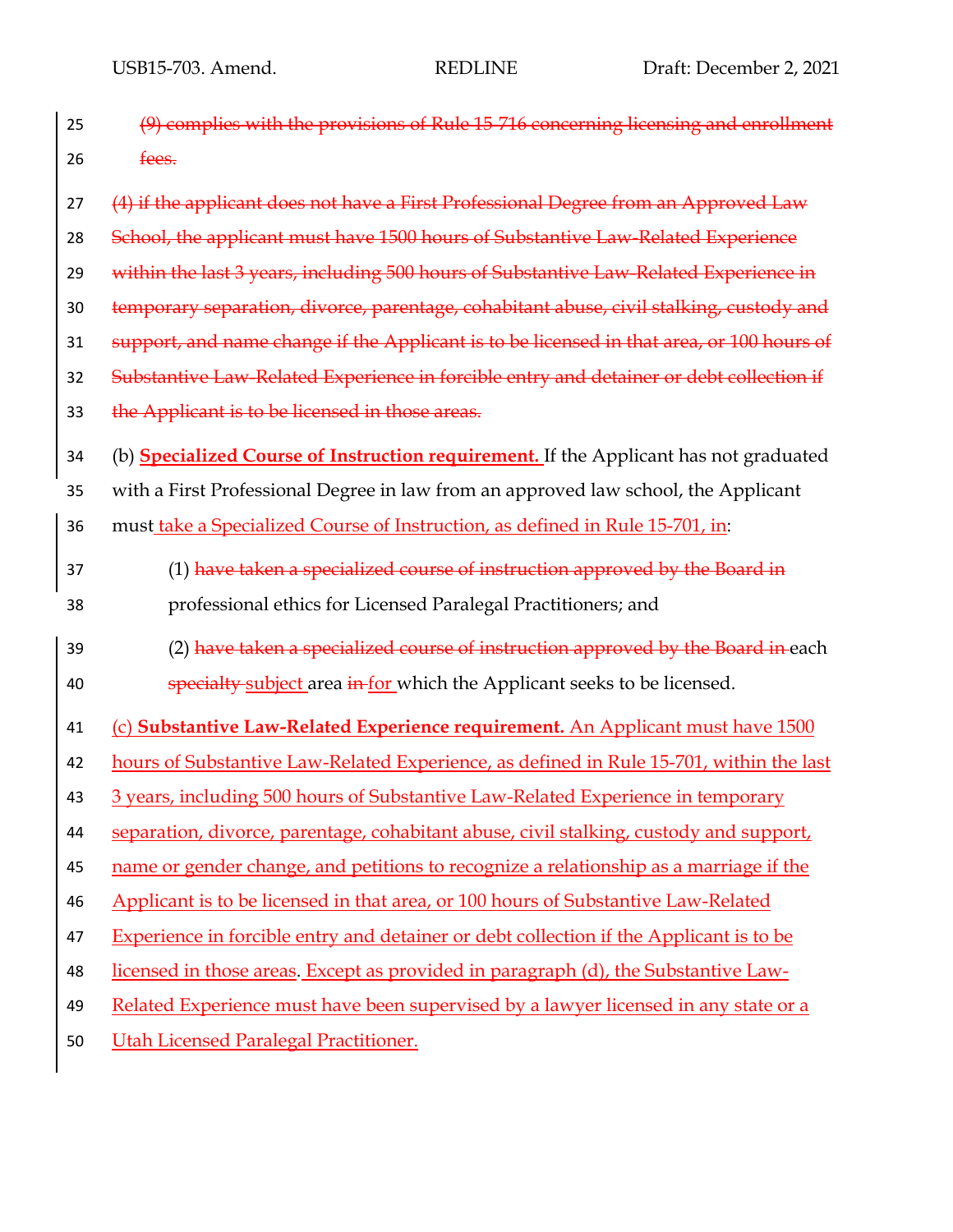| 51 | (d) Substantive Law-Related Experience in a school or program. An Applicant may       |
|----|---------------------------------------------------------------------------------------|
| 52 | submit a transcript from an Approved Law School, an Accredited School, or an          |
| 53 | Accredited Program and receive a maximum of 750 credit hours toward the hours of      |
| 54 | Substantive Law-Related Experience requirements under the following conditions:       |
| 55 | (1) Courses must have been completed within the five years prior to applying for      |
| 56 | licensure as a Licensed Paralegal Practitioner.                                       |
| 57 | (2) The transcript must specifically note the Substantive Legal Courses, as that term |
| 58 | is defined in Rule 15-701, for which the Applicant requests credit under this         |
| 59 | <u>paragraph.</u>                                                                     |
| 60 | (3) The transcript or other documentation must note whether the credits are           |
| 61 | semester-based or quarter-based.                                                      |
| 62 | (34) For credit to apply to a specific practice area, the Applicant must specifically |
| 63 | request that a course apply and also demonstrate that the course covers the specific  |
| 64 | area of practice.                                                                     |
| 65 | (45) Upon request, the Applicant must provide the course description, syllabus, or    |
| 66 | other course materials.                                                               |
| 67 | (56) To receive Substantive Law-Related Experience credit, a course must meet the     |
| 68 | definition of a Substantive Legal Course under Rule 15-701, as determined by the      |
| 69 | <b>LPP Admissions Committee.</b>                                                      |
| 70 | (e) Credit for Substantive Legal Courses. Substantive Law-Related Experience credit   |
| 71 | for a Substantive Legal Course will be given as follows:                              |
| 72 | (A) If the course is offered at an institution that works on the common semester      |
| 73 | model, the Applicant will receive 30 Substantive Law-Related Experience hours         |
| 74 | for each credit hour of the course.                                                   |